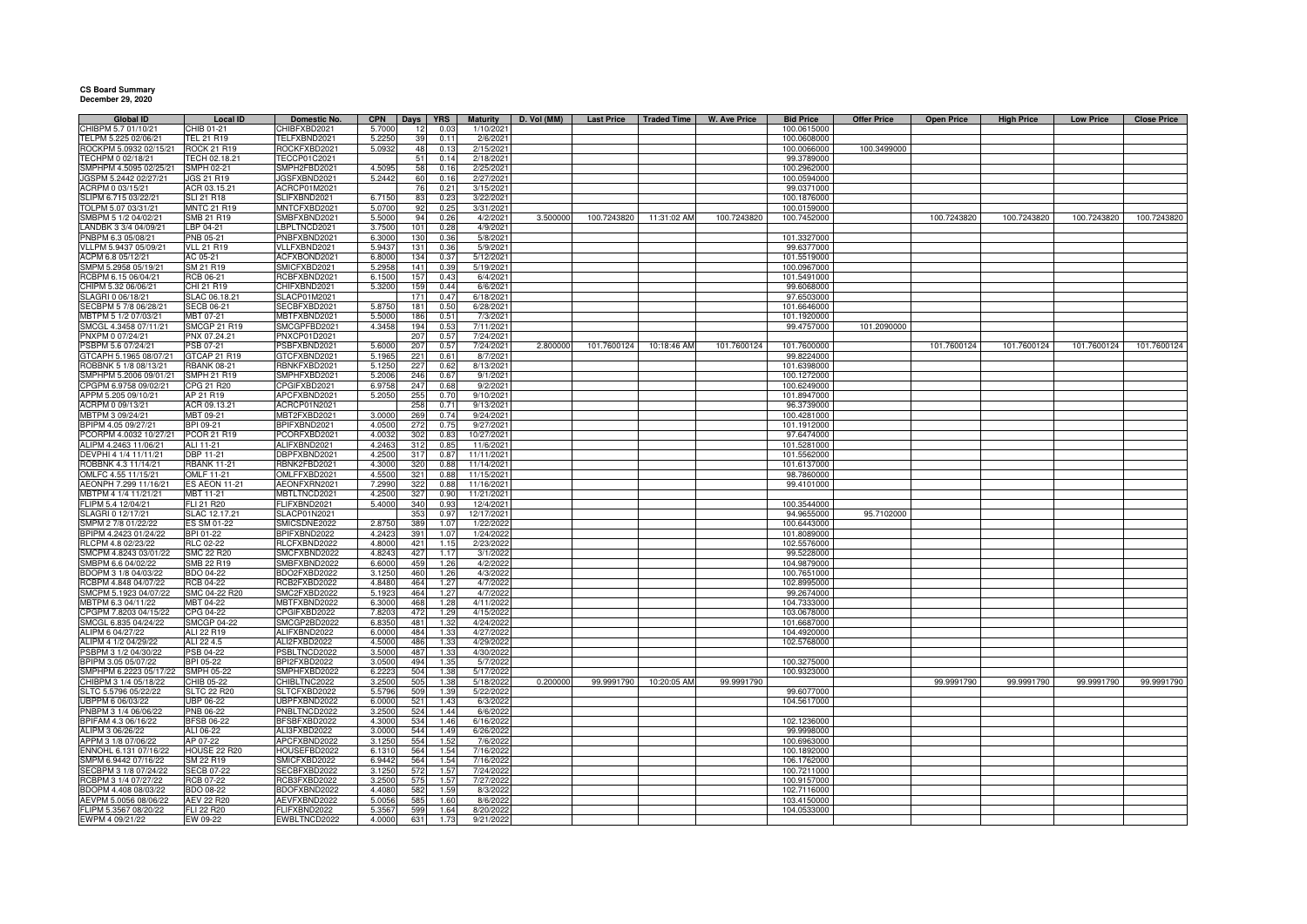| <b>Global ID</b>       | <b>Local ID</b>                | Domestic No.        | <b>CPN</b> | Days | <b>YRS</b> | <b>Maturity</b> | D. Vol (MM) | <b>Last Price</b> | <b>Traded Time</b>      | <b>W. Ave Price</b> | <b>Bid Price</b> | <b>Offer Price</b> | <b>Open Price</b> | <b>High Price</b> | <b>Low Price</b> | <b>Close Price</b> |
|------------------------|--------------------------------|---------------------|------------|------|------------|-----------------|-------------|-------------------|-------------------------|---------------------|------------------|--------------------|-------------------|-------------------|------------------|--------------------|
| ENNOHL 4.05 10/14/22   | ES HOUSE 10-22                 | HOUSESDN2022        | 4.0500     | 654  | 1.79       | 10/14/2022      |             |                   |                         |                     | 99.9995000       |                    |                   |                   |                  |                    |
| CHIBPM 2 3/4 10/22/22  | CHIB 10-22                     | CHIBFXBD2022        | 2.7500     | 662  | 1.81       | 10/22/2022      |             |                   |                         |                     | 99.3023000       |                    |                   |                   |                  |                    |
| PNBPM 3 3/4 10/27/22   | PNB 10-22                      | PNB2LTNC2022        | 3.7500     | 667  | 1.83       | 10/27/202       |             |                   |                         |                     |                  |                    |                   |                   |                  |                    |
| AUBPM 4 5/8 11/07/22   | AUB 11-22                      | AUBFXBND2022        | 4.6250     | 678  | 1.86       | 11/7/2022       | 2.800000    | 103.0816936       | 11:16:51 AM             | 103.0816936         | 103.0817000      |                    | 103.0816936       | 103.0816936       | 103.0816936      | 103.0816936        |
| RCBPM 4.426 11/13/22   | <b>RCB 11-22</b>               | RCBFXBND2022        | 4.4260     | 684  | 1.87       | 11/13/202       |             |                   |                         |                     | 102.7501000      |                    |                   |                   |                  |                    |
| LANDBK 2.5872 11/17/22 | LBP 11-22                      | BPFXBND2022         | 2.587      | 688  | 1.88       | 11/17/202       |             |                   |                         |                     | 99.9762000       |                    |                   |                   |                  |                    |
| CHIBPM 3.65 12/02/22   | CHIB 12-22                     | CHIB2LTN2022        | 3.650      | 703  | 1.93       | 12/2/202        |             |                   |                         |                     |                  |                    |                   |                   |                  |                    |
| DEVPHI 2 1/2 12/11/22  | <b>DBP 12-22</b>               | DBPFXBND2022        | 2.5000     | 712  | 1.95       | 12/11/202       |             |                   |                         |                     | 99.9996000       |                    |                   |                   |                  |                    |
| ROBBNK 4 1/8 12/16/22  | <b>RBANK 12-22</b>             | <b>RBANKLTN2022</b> | 4.1250     | 717  | 1.96       | 12/16/202       |             |                   |                         |                     |                  |                    |                   |                   |                  |                    |
| SMCGL 5 3/8 12/22/22   | <b>SMCGP 22 R20</b>            | SMCGPFBD2022        | 5.3750     | 723  | 1.98       | 12/22/2022      | 1.700000    | 103.3067130       | 11:12:06 AM             | 103.3067130         | 97.9375000       |                    | 103.3067130       | 103.3067130       | 103.3067130      | 103.3067130        |
| FLIPM 5.0496 01/07/23  | CPI 01-23 R20                  | <b>PIFXBND2023</b>  | 5.0496     | 739  | 2.02       | 1/7/202         |             |                   |                         |                     | 99.6201000       |                    |                   |                   |                  |                    |
| PSBPM 4 1/2 02/04/23   | PSB 02-23                      | SBFXBND2023         | 4.5000     | 767  | 2.10       | 2/4/202         |             |                   |                         |                     | 99.9986000       |                    |                   |                   |                  |                    |
| RCBPM 3 3/4 02/11/23   | <b>RCB 02-23</b>               | <b>RCBLTNCD2023</b> | 3.7500     | 774  | 2.12       | 2/11/202        |             |                   |                         |                     |                  |                    |                   |                   |                  |                    |
| BDOPM 3 5/8 02/18/23   | BDO 02-23                      | BDOLTNCD2023        | 3.6250     | 781  | 2.14       | 2/18/202        |             |                   |                         |                     |                  |                    |                   |                   |                  |                    |
| EWPM 4 1/2 02/21/23    | EW 02-23                       | WBFXBND2023         | 4.5000     | 784  | 2.15       | 2/21/202        |             |                   |                         |                     | 99.9984000       |                    |                   |                   |                  |                    |
| GTCAPH 5.0937 02/27/23 | GTCAP 23 R20                   | GTCFXBND2023        | 5.093      | 790  | 2.16       | 2/27/202        |             |                   |                         |                     | 98.9303000       |                    |                   |                   |                  |                    |
| SMPHPM 5.663 03/01/23  | <b>SMPH 23 R21</b>             | SMPHFXBD2023        | 5.663      | 792  | 2.17       | 3/1/202         |             |                   |                         |                     | 100.3192000      |                    |                   |                   |                  |                    |
| SMCPM 6 1/4 03/19/23   | SMC 23 R21                     | SMCFXBND2023        | 6.2500     | 810  | 2.22       | 3/19/202        |             |                   |                         |                     | 106.0377000      |                    |                   |                   |                  |                    |
| MBTPM 4 1/2 04/24/23   | MBT 04-23                      | MBTFXBND2023        | 4.500      | 846  | 2.32       | 4/24/202        |             |                   |                         |                     | 102.4285000      |                    |                   |                   |                  |                    |
| PNBPM 3 7/8 04/26/23   | PNB 04-23                      | PNBLTNCD2023        | 3.875      | 848  | 2.32       | 4/26/202        |             |                   |                         |                     |                  |                    |                   |                   |                  |                    |
| EDCPM 4.7312 05/03/23  | EDC 23 R19                     | EDCFXBND2023        | 4.731      | 855  | 2.34       | 5/3/202         |             |                   |                         |                     | 102.9541000      |                    |                   |                   |                  |                    |
| SECBPM 3 7/8 05/08/23  | <b>SECB 05-23</b>              | SECBLTNC2023        | 3.875      | 860  | 2.36       | 5/8/2023        |             |                   |                         |                     |                  |                    |                   |                   |                  |                    |
| BPIPM 3 3/4 05/24/23   | BPI 05-23                      | BPILTNCD2023        | 3.750      | 876  | 2.40       | 5/24/202        |             |                   |                         |                     |                  |                    |                   |                   |                  |                    |
| ACPM 3.92 07/07/23     | AC 23 R22                      | ACFXBOND2023        | 3.920      | 920  | 2.52       | 7/7/202         |             |                   |                         |                     | 99.0420000       |                    |                   |                   |                  |                    |
| SMCGL 4.7575 07/11/23  | <b>SMCGP 23 R21</b>            | SMCGPFBD2023        | 4.757      | 924  | 2.53       | 7/11/202        |             |                   |                         |                     | 99.7814000       |                    |                   |                   |                  |                    |
| GLOPM 5.2792 07/17/23  | GLO 23 R20                     | GLOFXBND2023        | 5.279      | 930  | 2.55       | 7/17/202        |             |                   |                         |                     | 104.5470000      |                    |                   |                   |                  |                    |
| RLCPM 3.683 07/17/23   | RLC 07-23                      | RLCFXBND2023        | 3.683      | 930  | 2.55       | 7/17/202        |             |                   |                         |                     | 100.9235000      |                    |                   |                   |                  |                    |
| SMCGL 6 3/4 08/17/23   | SMCGP 08-23 R21                | SMCGP2BD2023        | 6.7500     | 961  | 2.63       | 8/17/2023       | 1.000000    |                   | 104.7705110 10:36:23 AM | 104.7705110         | 102.5352000      |                    | 104.7705110       | 104.7705110       | 104.7705110      | 104.7705110        |
| UBPPM 4 3/8 08/21/23   | UBP 08-23                      | UBPLTNCD2023        | 4.3750     | 965  | 2.64       | 8/21/202        |             |                   |                         |                     |                  |                    |                   |                   |                  |                    |
| MBTPM 3 1/2 09/19/23   | MBT 09-23                      | MBTLTNCD2023        | 3.5000     | 994  | 2.72       | 9/19/2023       |             |                   |                         |                     |                  |                    |                   |                   |                  |                    |
| ALIPM 7.0239 10/05/23  | ALI 23 R21                     | ALI2FXBD2023        | 7.0239     | 1010 | 2.77       | 10/5/2023       |             |                   |                         |                     | 104.5149000      |                    |                   |                   |                  |                    |
| ALIPM 3.8915 10/07/23  | ALI 23 R22                     | ALIFXBND2023        | 3.891      | 1012 | 2.77       | 10/7/2023       |             |                   |                         |                     | 98.8790000       |                    |                   |                   |                  |                    |
| PCORPM 4.5219 10/27/23 | PCOR 23 R21                    | PCORFXBD2023        | 4.521      | 103  | 2.83       | 10/27/202       |             |                   |                         |                     | 96.8287000       |                    |                   |                   |                  |                    |
| DELMPI 3.484 10/30/23  | DMPI 10-23                     | DMPIFXBD2023        | 3.484      | 103  | 2.83       | 10/30/202       | 0.100000    | 99.9992420        | 2:14:48 PM              | 99.9992420          | 99.9564000       |                    | 99.9992420        | 99.9992420        | 99.9992420       | 99.9992420         |
| SECBPM 4 1/2 11/02/23  | <b>SECB 11-23</b>              | ECB2LTN2023         | 4.5000     | 1038 | 2.84       | 11/2/2023       | 31,000000   | 99.9986780        | 2:32:57 PM              | 99.9986771          |                  |                    | 99.9986500        | 99.9986780        | 99.9986500       | 99.9986780         |
| BDOPM 4 3/8 11/07/23   | BDO 11-23                      | BDO2LTNC2023        | 4.3750     | 1043 | 2.86       | 11/7/2023       | 0.500000    | 103.0408860       | 10:32:46 AM             | 103.0408860         |                  |                    | 103.0408860       | 103.0408860       | 103.0408860      | 103.0408860        |
| FLIPM 5.4333 11/08/23  | FLI 23 R20                     | FLIFXBND2023        | 5.433      | 104  | 2.86       | 11/8/202        |             |                   |                         |                     | 100.1507000      |                    |                   |                   |                  |                    |
| AEONPH 7.695 11/16/23  | ES AEON 11-23                  | AEONFXRN2023        | 7.695      | 105  | 2.88       | 11/16/202       |             |                   |                         |                     | 98.5933000       |                    |                   |                   |                  |                    |
| AEVPM 2.8403 11/16/23  | AEV 11-23                      | AEV2FXBD2023        | 2.840      | 105  | 2.88       | 11/16/202       |             |                   |                         |                     | 99.8357000       |                    |                   |                   |                  |                    |
| FLIPM 3.3353 11/18/23  | FLI 11-23                      | LI2FXBD2023         | 3.335      | 105  | 2.89       | 11/18/202       |             |                   |                         |                     | 100.0955000      |                    |                   |                   |                  |                    |
| AEVPM 4.6188 11/21/23  | AEV 23 R20                     | <b>AEVFXBND2023</b> | 4.618      | 105  | 2.89       | 11/21/202       |             |                   |                         |                     | 97.9925000       |                    |                   |                   |                  |                    |
| EWPM 4 5/8 12/07/23    | $\overline{\mathsf{EW}}$ 12-23 | WBLTNCD2023         | 4.625      | 107  | 2.94       | 12/7/202        |             |                   |                         |                     |                  |                    |                   |                   |                  |                    |
| SMPM 5.159 12/09/23    | SM 23 R21                      | SMICFXBD2023        | 5.159      | 107  | 2.94       | 12/9/202        |             |                   |                         |                     | 104.8645000      |                    |                   |                   |                  |                    |
| UBPPM 2 3/4 12/09/23   | <b>UBP 12-23</b>               | UBPFXBND2023        | 2.7500     | 107  | 2.94       | 12/9/202        |             |                   |                         |                     | 99.9995000       |                    |                   |                   |                  |                    |
| VLLPM 8 12/21/23       | <b>VLL 23 R21</b>              | VLLFXBND2023        | 8.0000     | 108  | 2.98       | 12/21/202       |             |                   |                         |                     | 104.4928000      |                    |                   |                   |                  |                    |
| CHIBPM 4.55 01/12/24   | CHIB 01-24                     | CHIBLTNC2024        | 4.5500     | 1109 | 3.04       | 1/12/2024       | 5.000000    | 99.3000320        | 10:55:47 AM             | 99.3000320          |                  |                    | 99.3000320        | 99.3000320        | 99.3000320       | 99.3000320         |
| ROBBNK 4 7/8 01/16/24  | <b>RBANK 01-24</b>             | RBANKLTN2024        | 4.875      | 1113 | 3.05       | 1/16/2024       |             |                   |                         |                     |                  |                    |                   |                   |                  |                    |
| FDCPM 6.1458 01/24/24  | <b>FDC 24 R21</b>              | FDCFXBND2024        | 6.145      | 112  | 3.0        | 1/24/202        |             |                   |                         |                     | 102.1569000      |                    |                   |                   |                  |                    |
| APPM 7.5095 01/25/24   | AP 24 R22                      | APCFXBND2024        | 7.509      | 112  | 3.0        | 1/25/202        |             |                   |                         |                     | 108.1062000      |                    |                   |                   |                  |                    |
| ALIPM 5 01/30/24       | ALI 24 R20                     | ALIFXBND2024        | 5.000      | 112  | 3.09       | 1/30/2024       | 2.00000     | 102.2893940       | 9:52:39 AM              | 102.2893940         | 104.3307000      |                    | 102.2893940       | 102.2893940       | 102.2893940      | 102.2893940        |
| TELPM 5.2813 02/06/24  | <b>TEL 24 R21</b>              | TELFXBND2024        | 5.281      | 113  | 3.11       | 2/6/202         |             |                   |                         |                     | 99.3805000       |                    |                   |                   |                  |                    |
| PSBPM 5 02/09/24       | PSB 02-24                      | PSBLTNCD2024        | 5.000      | 113  | 3.11       | 2/9/202         |             |                   |                         |                     |                  |                    |                   |                   |                  |                    |
| JGSPM 5.3 02/27/24     | <b>JGS 24 R20</b>              | JGSFXBND2024        | 5.300      | 1155 | 3.16       | 2/27/202        |             |                   |                         |                     | 99.4217000       |                    |                   |                   |                  |                    |
| SMCPM 5.284 03/01/24   | <b>SMC 24 R22</b>              | SMCFXBND2024        | 5.2840     | 1158 | 3.17       | 3/1/2024        |             |                   |                         |                     | 96.1349000       |                    |                   |                   |                  |                    |
| STIEPM 5.8085 03/23/24 | STIESG 24 R22                  | STIGFXBD2024        | 5.8085     | 1180 | 3.23       | 3/23/2024       |             |                   |                         |                     | 91.5582000       |                    |                   |                   |                  |                    |
| MEGPM 5.3535 03/28/24  | <b>MEG 24 R22</b>              | MEGFXBND2024        | 5.353      | 1185 | 3.24       | 3/28/2024       |             |                   |                         |                     | 104.0606000      |                    |                   |                   |                  |                    |
| RCBPM 5 1/2 03/28/24   | RCB 03-24                      | RCBLTNCD2024        | 5.5000     | 1185 | 3.24       | 3/28/2024       |             |                   |                         |                     |                  |                    |                   |                   |                  |                    |
| TOLPM 5 1/2 03/31/24   | <b>MNTC 24 R21</b>             | MNTCFXBD2024        | 5.5000     | 1188 | 3.25       | 3/31/2024       |             |                   |                         |                     | 102.9980000      |                    |                   |                   |                  |                    |
| SMBPM 6 04/02/24       | <b>SMB 24 R21</b>              | SMBFXBND2024        | 6.0000     | 1190 | 3.26       | 4/2/2024        |             |                   |                         |                     | 101.4572000      |                    |                   |                   |                  |                    |
| SMPM 3.3613 04/02/24   | SM 04-24                       | SMIC2FBD2024        | 3.361      | 1190 | 3.26       | 4/2/202         |             |                   |                         |                     | 99.8785000       |                    |                   |                   |                  |                    |
| MBTPM 5 3/8 04/04/24   | MBT 04-24                      | MBT2LTNC2024        | 5.375      | 119  | 3.26       | 4/4/202         |             |                   |                         |                     |                  |                    |                   |                   |                  |                    |
| PBC 5 5/8 04/08/24     | <b>PBCOM 04-24</b>             | PBCOMLTN2024        | 5.625      | 1196 | 3.27       | 4/8/202         |             |                   |                         |                     |                  |                    |                   |                   |                  |                    |
| PCORPM 7.8183 04/19/24 | <b>PCOR 24 R22</b>             | PCORFXBD2024        | 7.8183     | 1207 | 3.31       | 4/19/2024       |             |                   |                         |                     | 107.7158000      |                    |                   |                   |                  |                    |
| SMCGL 7.1783 04/24/24  | SMCGP 04-24 R22                | SMCGP2BD2024        | 7.1783     | 1212 | 3.32       | 4/24/2024       |             |                   |                         |                     | 102.3748000      |                    |                   |                   |                  |                    |
| SMPHPM 5.1683 05/18/24 | SMPH 05-24 R22                 | SMPH2FBD2024        | 5.168      | 1236 | 3.38       | 5/18/2024       |             |                   |                         |                     | 104.2881000      |                    |                   |                   |                  |                    |
| SMPM 5.6125 05/19/24   | SM 24 R21                      | SMICFXBD2024        | 5.612      | 1237 | 3.39       | 5/19/202        |             |                   |                         |                     | 99.1993000       |                    |                   |                   |                  |                    |
| AEVPM 6.0157 06/18/24  | <b>AEV 24 R23</b>              | AEVFXBND2024        | 6.015      | 1267 | 3.47       | 6/18/202        |             |                   |                         |                     | 102.4040000      |                    |                   |                   |                  |                    |
| MBTPM 3 7/8 07/20/24   | MBT 07-24                      | <b>MBTLTNCD2024</b> | 3.875      | 1299 | 3.56       | 7/20/2024       |             |                   |                         |                     |                  |                    |                   |                   |                  |                    |
| DDPM 6.0952 07/21/24   | DD 24 R22                      | DDFXBOND2024        | 6.095      | 1300 | 3.56       | 7/21/202        | 17.000000   |                   | 103.9513140 11:38:58 AM | 103.9513140         | 94.1653000       | 103.9513000        | 103.9513140       | 103.9513140       | 103.9513140      | 103.9513140        |
| GTCAPH 5 5/8 08/07/24  | GTCAP 24 R21                   | GTCFXBND2024        | 5.625      | 1317 | 3.61       | 8/7/202         |             |                   |                         |                     | 98.7940000       |                    |                   |                   |                  |                    |
| VLLPM 5.7512 08/08/24  | <b>VLL 24 R23</b>              | VLLFXBND2024        | 5.7512     | 1318 | 3.61       | 8/8/2024        |             |                   |                         |                     | 97.7713000       |                    |                   |                   |                  |                    |
| PNBPM 5 3/4 08/27/24   | PNB 08-24                      | PNBLTNCD2024        | 5.7500     | 1337 | 3.66       | 8/27/2024       |             |                   |                         |                     |                  |                    |                   |                   |                  |                    |
| SMPHPM 5.7417 09/01/24 | <b>SMPH 24 R21</b>             | SMPHFXBD2024        | 5.7417     | 1342 | 3.67       | 9/1/202         |             |                   |                         |                     | 99.6432000       |                    |                   |                   |                  |                    |
| ALIPM 4.758 09/30/24   | <b>ALI 24 R22</b>              | ALI2FXBD2024        | 4.7580     | 1371 | 3.75       | 9/30/202        |             |                   |                         |                     | 100.7970000      |                    |                   |                   |                  |                    |
| SMCPM 5.55 10/04/24    | SMC 10-24 R22                  | SMC2FXBD2024        | 5.5500     | 1375 | 3.77       | 10/4/2024       |             |                   |                         |                     | 103.4996000      |                    |                   |                   |                  |                    |